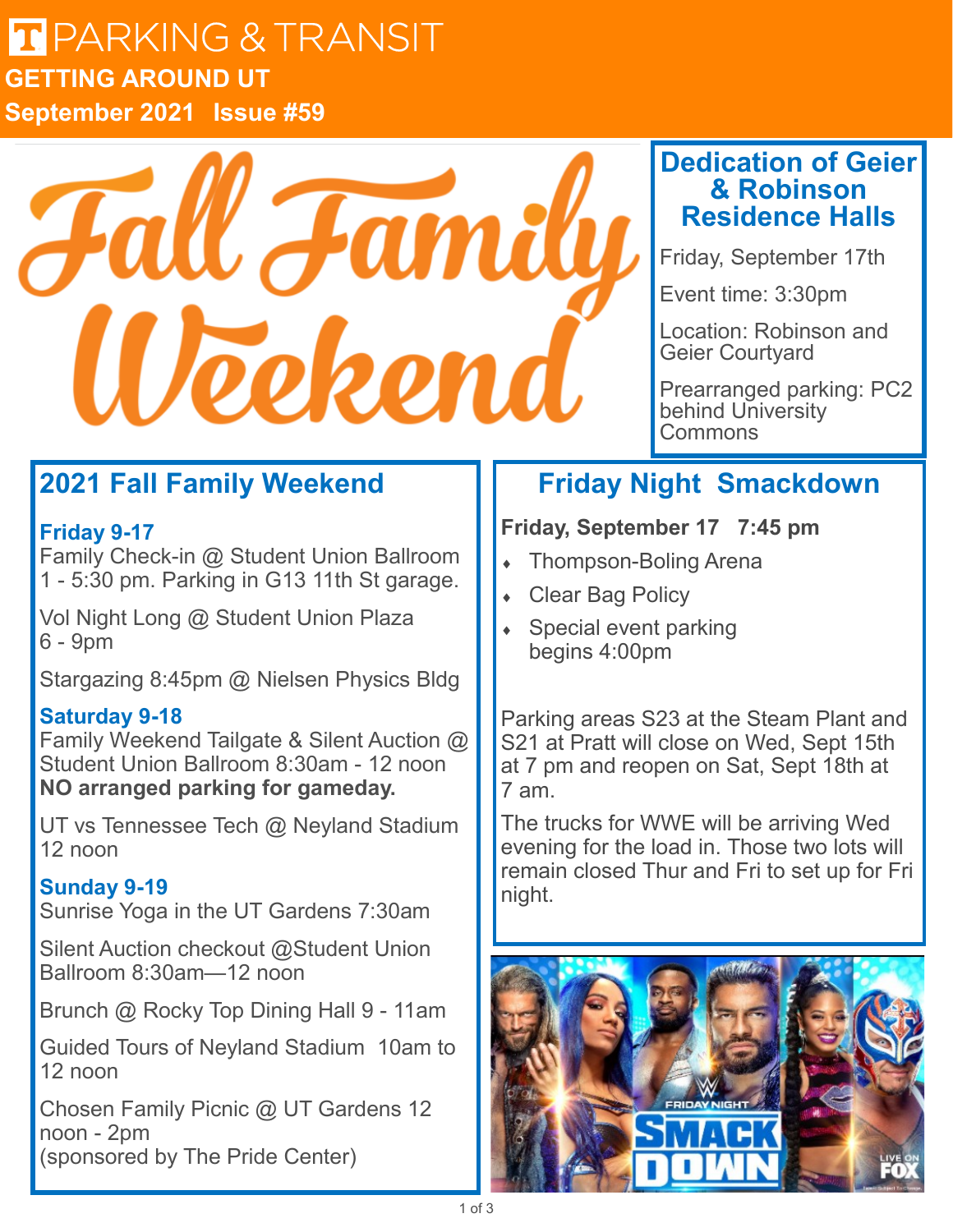### $F = \sqrt{N}$ **LI** PARKIN **Issue 44 GETTING AROUND UT September 2021 Issue #59**

**Neyland Express Bus Route altered due to westbound curb lane closure of Joe Johnson in front of old Ellington**

New Route

- Gate 21 to Neyland Dr
- Right turn onto Joe Johnson (NOT Jacob Dr)
- Left onto River Rd NEW stop in front of Brehm
- Next stop River Dr after the turn toward Morgan Hall.
- Up around Morgan Hall, down EJ Chapman.
- NEW continue on EJ Chapman and NEW stop across from Business **Incubator**
- Exit Ag campus Jacob Dr and turn RIGHT onto Neyland Dr.
- **Next stop Sorority Village**
- Next stop NEW-back to Gate 21.
- There is NO returning to the Ag campus after the Sorority Village pickup.